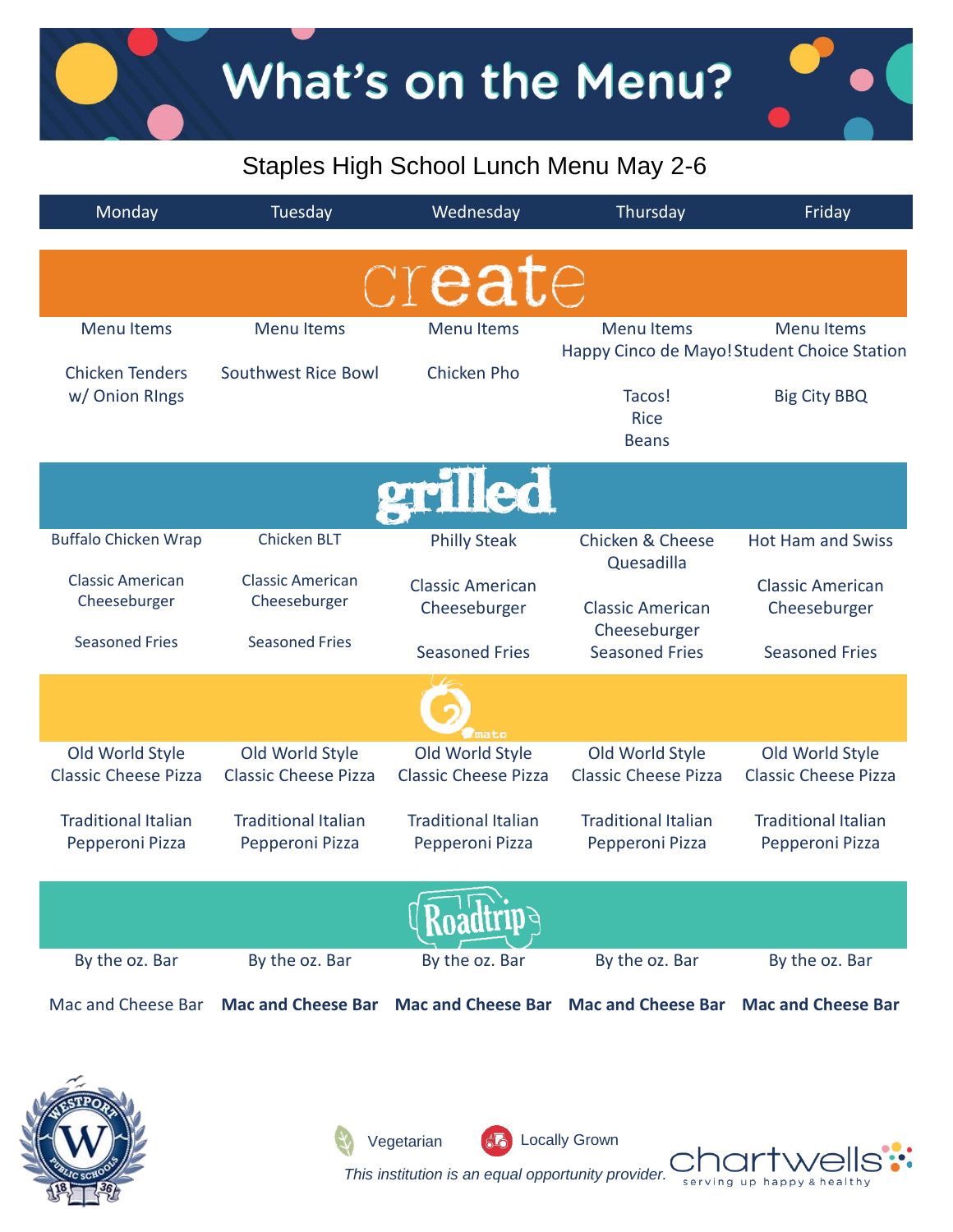$\bullet$ 

# Staples High School Lunch Menu May 9-13

| Monday                                             | Tuesday                                        | Wednesday                                       | Thursday                                       | Friday                                         |
|----------------------------------------------------|------------------------------------------------|-------------------------------------------------|------------------------------------------------|------------------------------------------------|
|                                                    |                                                |                                                 |                                                |                                                |
|                                                    |                                                |                                                 |                                                |                                                |
| <b>Menu Items</b>                                  | <b>Menu Items</b>                              | <b>Menu Items</b>                               | <b>Menu Items</b>                              | <b>Menu Items</b>                              |
|                                                    | <b>Cheese Ravioli</b>                          | <b>Enchiladas</b>                               | Chicken Parmesan                               | <b>Student Choice Station</b>                  |
| Sloppy Joe<br>w/Fries                              | W/meat sauce                                   | <b>Rice</b>                                     | Pasta                                          |                                                |
|                                                    | Veggies                                        | Corn                                            |                                                | <b>Bok Choy</b>                                |
|                                                    |                                                |                                                 |                                                |                                                |
|                                                    |                                                | erilled                                         |                                                |                                                |
| <b>Loaded Cheese Fries</b>                         | <b>BBQ Pulled Pork</b>                         | <b>Chicken BLT</b>                              | <b>Hot Dog</b>                                 | <b>Fish and Chips</b>                          |
| <b>Classic American</b>                            | <b>Classic American</b>                        | <b>Classic American</b>                         | <b>Classic American</b>                        | <b>Classic American</b>                        |
| Cheeseburger                                       | Cheeseburger                                   | Cheeseburger                                    | Cheeseburger                                   | Cheeseburger                                   |
| <b>Seasoned Fries</b>                              | <b>Seasoned Fries</b>                          | <b>Seasoned Fries</b>                           | <b>Seasoned Fries</b>                          | <b>Seasoned Fries</b>                          |
|                                                    |                                                |                                                 |                                                |                                                |
|                                                    |                                                |                                                 |                                                |                                                |
| Old World Style<br><b>Classic Cheese Pizza</b>     | Old World Style<br><b>Classic Cheese Pizza</b> | Old Mr.r d Style<br><b>Classic Cheese Pizza</b> | Old World Style<br><b>Classic Cheese Pizza</b> | Old World Style<br><b>Classic Cheese Pizza</b> |
|                                                    |                                                |                                                 |                                                |                                                |
| <b>Traditional Italian</b><br>Pepperoni Pizza      | <b>Traditional Italian</b><br>Pepperoni Pizza  | <b>Traditional Italian</b><br>Pepperoni Pizza   | <b>Traditional Italian</b><br>Pepperoni Pizza  | <b>Traditional Italian</b><br>Pepperoni Pizza  |
|                                                    |                                                |                                                 |                                                |                                                |
|                                                    |                                                |                                                 |                                                |                                                |
| By the oz. Bar                                     | By the oz. Bar                                 | By the oz. Bar                                  | By the oz. Bar                                 | By the oz. Bar                                 |
| <b>Hand Rolled Sushi!</b><br>By Yamato Sushi       | <b>French Fondue Bar</b>                       | <b>French Fondue Bar</b>                        | <b>French Fondue Bar</b>                       | <b>French Fondue Bar</b>                       |
|                                                    |                                                |                                                 |                                                |                                                |
|                                                    |                                                |                                                 |                                                |                                                |
| <b>Locally Grown</b><br>Vegetarian                 |                                                |                                                 |                                                |                                                |
| This institution is an equal opportunity provider. |                                                |                                                 |                                                |                                                |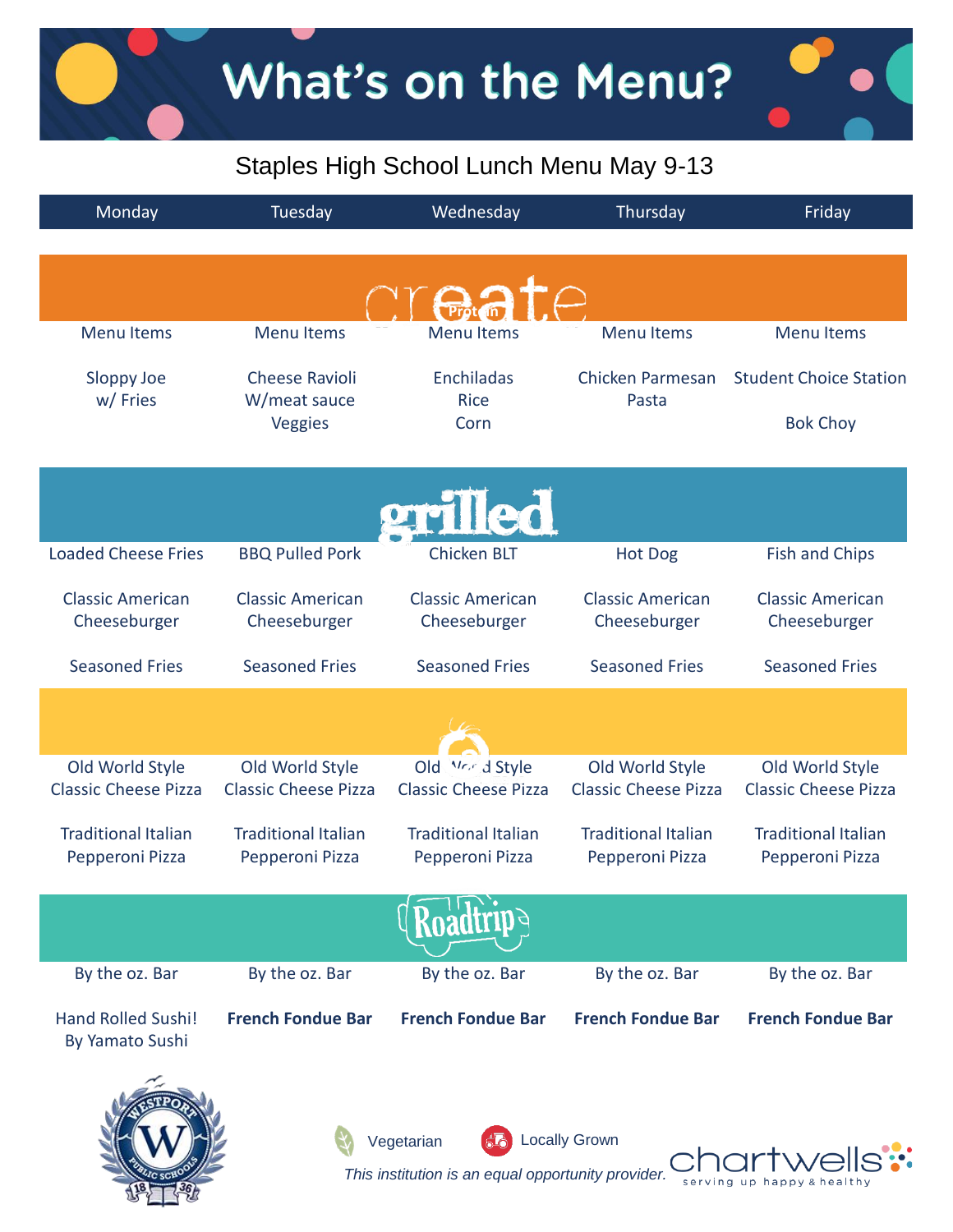What's on the Menu?

### Staples High School Lunch Menu May 16-20

| Monday                      | Tuesday                     | Wednesday                   | Thursday                      | Friday                        |
|-----------------------------|-----------------------------|-----------------------------|-------------------------------|-------------------------------|
|                             |                             |                             |                               |                               |
|                             |                             | create                      |                               |                               |
|                             |                             |                             |                               |                               |
| <b>Menu Items</b>           | <b>Menu Items</b>           | <b>Menu Items</b>           | <b>Menu Items</b>             | <b>Menu Items</b>             |
| Chicken Alfredo             | <b>Pulled Pork Sandwich</b> | Stromboli                   | Sweet and Sour                | <b>Student Choice Station</b> |
| w/Broccoli                  | w/French Fries              | w/marinara                  | Chicken<br><b>Fried RIce</b>  | Flame                         |
|                             |                             |                             |                               |                               |
|                             |                             |                             |                               |                               |
|                             |                             | grilled                     |                               |                               |
|                             |                             |                             |                               |                               |
| French Dip                  | <b>Hot Ham and Swiss</b>    | <b>Turkey Club</b>          | Mozzarella & Tomato<br>Panini | <b>Fish and Chips</b>         |
| <b>Classic American</b>     | <b>Classic American</b>     | <b>Classic American</b>     | <b>Classic American</b>       | <b>Classic American</b>       |
| Cheeseburger                | Cheeseburger                | Cheeseburger                | Cheeseburger                  | Cheeseburger                  |
| <b>Seasoned Fries</b>       | <b>Seasoned Fries</b>       | <b>Seasoned Fries</b>       | <b>Seasoned Fries</b>         | <b>Seasoned Fries</b>         |
|                             |                             |                             |                               |                               |
|                             |                             | nato                        |                               |                               |
| Old World Style             | Old World Style             | Old World Style             | Old World Style               | Old World Style               |
| <b>Classic Cheese Pizza</b> | <b>Classic Cheese Pizza</b> | <b>Classic Cheese Pizza</b> | <b>Classic Cheese Pizza</b>   | <b>Classic Cheese Pizza</b>   |
| <b>Traditional Italian</b>  | <b>Traditional Italian</b>  | <b>Traditional Italian</b>  | <b>Traditional Italian</b>    | <b>Traditional Italian</b>    |
| Pepperoni Pizza             | Pepperoni Pizza             | Pepperoni Pizza             | Pepperoni Pizza               | Pepperoni Pizza               |
|                             |                             |                             |                               |                               |
|                             |                             |                             |                               |                               |
| By the oz. Bar              | By the oz. Bar              | By the oz. Bar              | By the oz. Bar                | By the oz. Bar                |
| <b>Loaded Nacho Bar</b>     | <b>Loaded Nacho Bar</b>     | <b>Loaded Nacho Bar</b>     | <b>Loaded Nacho Bar</b>       | <b>Loaded Nacho Bar</b>       |
| بالمحيكة                    |                             |                             |                               |                               |

Vegetarian 66 Locally Grown

*This institution is an equal opportunity provider.* 

serving up happy & healthy

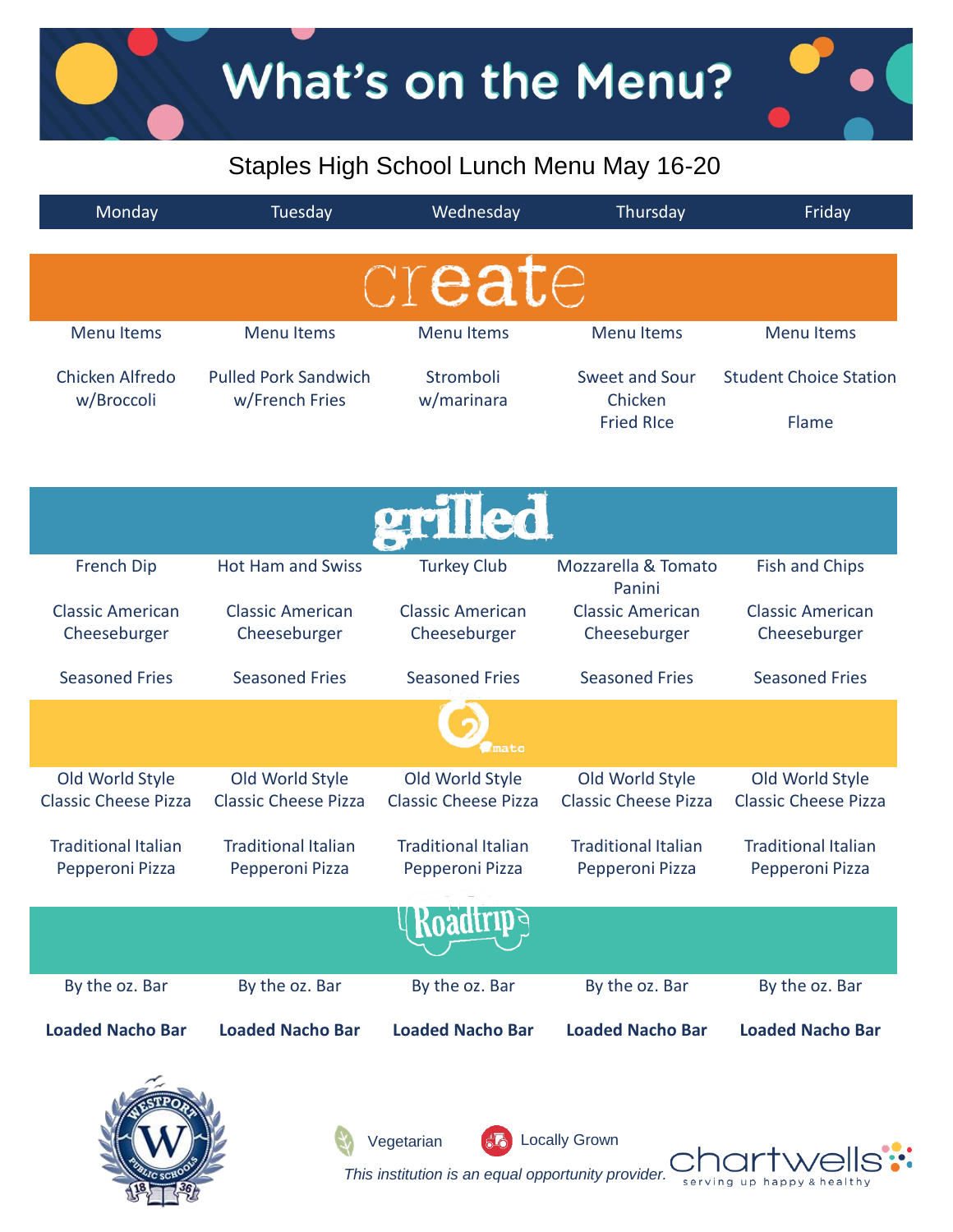### Staples School Lunch Menu May 23-27

| Monday                                             | Tuesday                     | Wednesday                   | Thursday                    | Friday                        |
|----------------------------------------------------|-----------------------------|-----------------------------|-----------------------------|-------------------------------|
|                                                    |                             |                             |                             |                               |
|                                                    |                             | create                      |                             |                               |
|                                                    |                             |                             |                             |                               |
| <b>Menu Items</b>                                  | <b>Menu Items</b>           | <b>Menu Items</b>           | <b>Menu Items</b>           | <b>Menu Items</b>             |
| <b>Jerk Chicken</b>                                | Fajita Bar                  | Chicken Vindaloo            | <b>Breakfast Bar</b>        | <b>Student Choice Station</b> |
| <b>Rice and Beans</b>                              |                             | Couscous<br>Veggies         |                             | Roost                         |
|                                                    |                             |                             |                             |                               |
|                                                    |                             |                             |                             |                               |
|                                                    |                             | erilled                     |                             |                               |
| <b>Turkey Club</b>                                 | Hot Pastrami on Rye         | Chicken Ranch Wrap          | Cuban                       | <b>BLT</b>                    |
| <b>Classic American</b>                            | <b>Classic American</b>     | <b>Classic American</b>     | <b>Classic American</b>     | <b>Classic American</b>       |
| Cheeseburger                                       | Cheeseburger                | Cheeseburger                | Cheeseburger                | Cheeseburger                  |
| <b>Seasoned Fries</b>                              | <b>Seasoned Fries</b>       | <b>Seasoned Fries</b>       | <b>Seasoned Fries</b>       | <b>Seasoned Fries</b>         |
|                                                    |                             |                             |                             |                               |
|                                                    |                             |                             |                             |                               |
| Old World Style                                    | Old World Style             | Old Withed Style            | Old World Style             | Old World Style               |
| <b>Classic Cheese Pizza</b>                        | <b>Classic Cheese Pizza</b> | <b>Classic Cheese Pizza</b> | <b>Classic Cheese Pizza</b> | <b>Classic Cheese Pizza</b>   |
| <b>Traditional Italian</b>                         | <b>Traditional Italian</b>  | <b>Traditional Italian</b>  | <b>Traditional Italian</b>  | <b>Traditional Italian</b>    |
| Pepperoni Pizza                                    | Pepperoni Pizza             | Pepperoni Pizza             | Pepperoni Pizza             | Pepperoni Pizza               |
|                                                    |                             |                             |                             |                               |
|                                                    |                             |                             |                             |                               |
| By the oz. Station                                 | By the oz. Station          | By the oz. Station          | By the oz. Station          | By the oz. Station            |
| <b>Hand Rolled Sushi!</b>                          | <b>Italian Pasta Bar</b>    | <b>Italian Pasta Bar</b>    | <b>Italian Pasta Bar</b>    | <b>Italian Pasta Bar</b>      |
| By Yamato Sushi                                    |                             |                             |                             |                               |
|                                                    |                             |                             |                             |                               |
| <b>Locally Grown</b><br>Vegetarian                 |                             |                             |                             |                               |
| This institution is an equal opportunity provider. |                             |                             |                             |                               |
|                                                    |                             |                             |                             | serving up happy              |